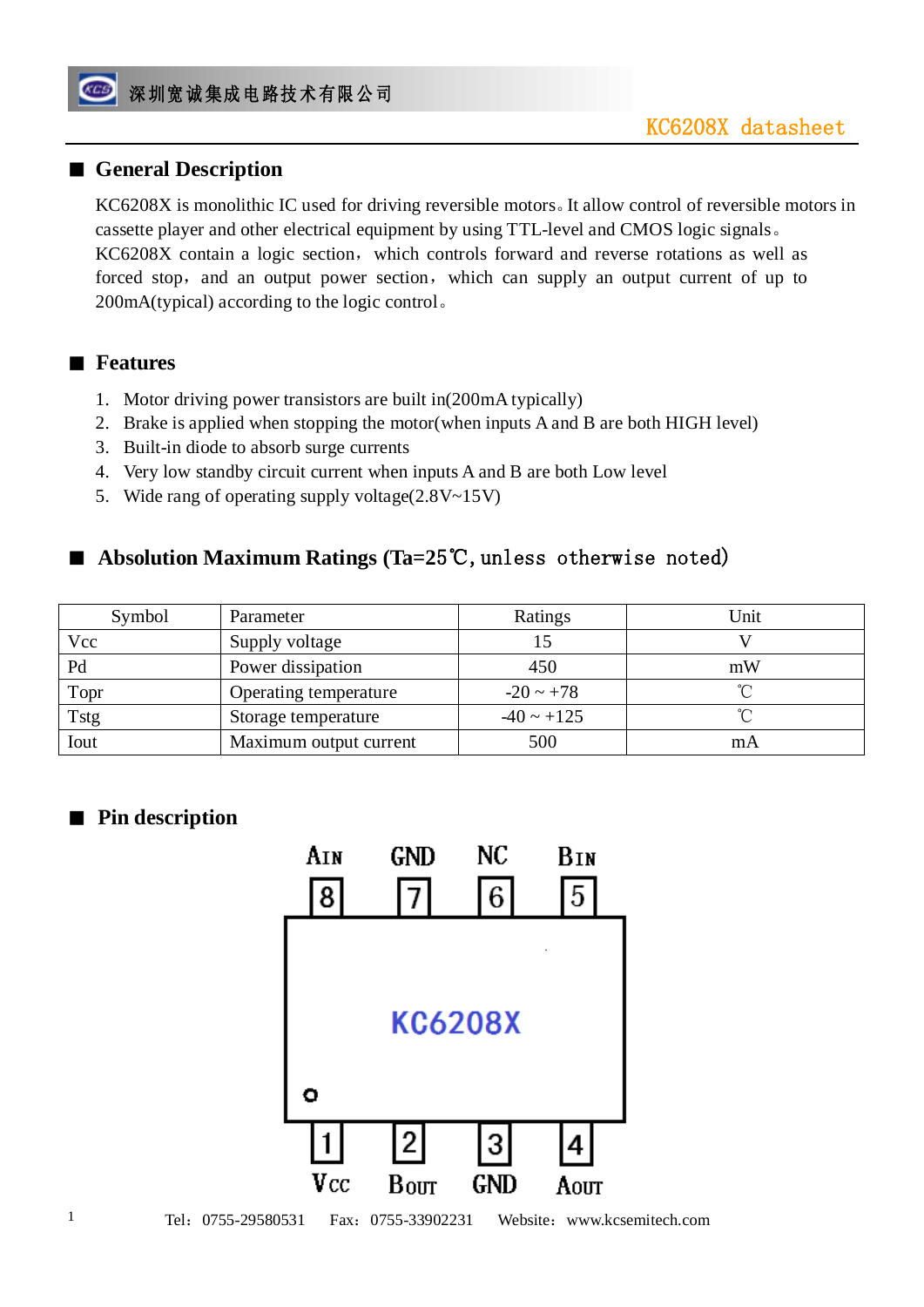# 图 深圳宽诚集成电路技术有限公司

## KC6208X datasheet

| Pin No. | <b>Simbol</b> | <b>Function</b>       |  |  |
|---------|---------------|-----------------------|--|--|
|         | <b>VCC</b>    | <b>Supply Voltage</b> |  |  |
| 2       | <b>BOUT</b>   | The output of B       |  |  |
| 3       | <b>GND</b>    | Grounding             |  |  |
|         | <b>AOUT</b>   | The output of A       |  |  |
|         | <b>BIN</b>    | The input of B        |  |  |
| 6       | NC            |                       |  |  |
|         | <b>GND</b>    | Grounding             |  |  |
| 8       | <b>AIN</b>    | The input of B        |  |  |

### ■ **Input truth table**

| Pin8(AIN) | Pin5(BIN) | Pin4(AOUT) | Pin2(BOUT) | <b>Function</b>         |
|-----------|-----------|------------|------------|-------------------------|
| H         |           |            |            | <b>Forward driving</b>  |
|           |           |            | Н          | <b>Backward driving</b> |
| H         |           |            |            | <b>Brake</b>            |
|           |           | OPEN       | OPEN       | <b>Standby</b>          |

■ **Electrical Characteristics** (Ta=25℃, VCC=9V)

| <b>Parameter</b>         | <b>Symbol</b>           | <b>Conditions</b>           | Min | <b>Typ</b> | <b>Max</b> | Unit         |
|--------------------------|-------------------------|-----------------------------|-----|------------|------------|--------------|
| Supply voltage           | VCC                     |                             | 2.8 |            | 15         |              |
| Standby current          | <b>IS</b>               | The tow Input level is low  |     |            | 2.0        | μA           |
| Current of no load       | <b>ICC</b>              | $VCC=6V$ ; Input high level | 12  | 16         | 23         | mA           |
| The max output voltage   | <b>VHout</b>            | $VCC=6V$ ; $IO=100mA$       | 4.9 | 5.2        | 5.4        | V            |
| Input high level voltage | <b>VIH</b>              |                             | 1.5 |            |            | $\mathbf{V}$ |
| Input low level voltage  | <b>VIL</b>              |                             |     |            | 0.6        | V            |
| Input current            | $\overline{\mathbf{h}}$ | $VCC=6V$ ; $Vi=2V$          |     | 70         | 100        | μA           |
|                          |                         | $VCC=6V$ ; $Vi=3V$          |     | 100        | 150        | $\mu A$      |